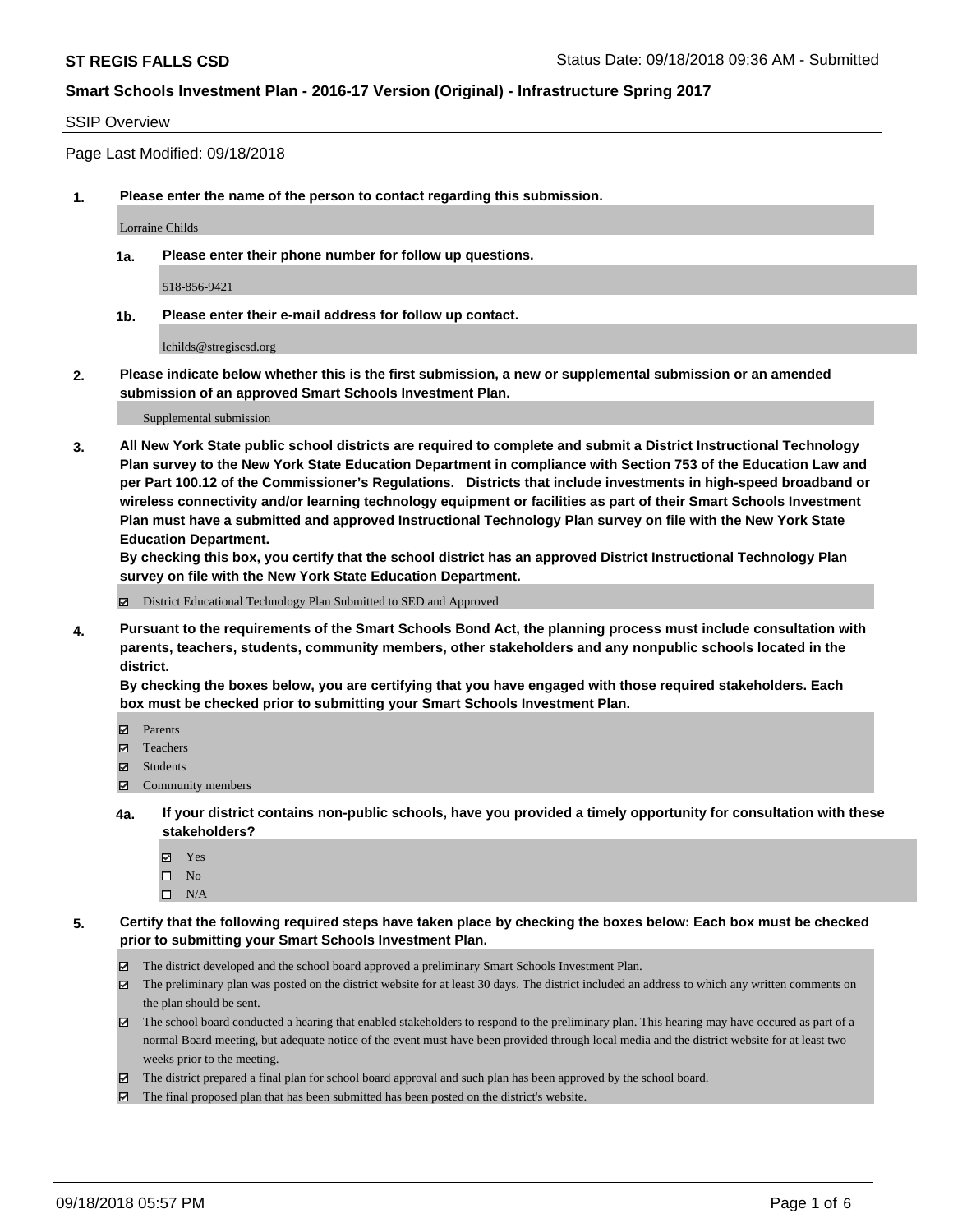#### SSIP Overview

Page Last Modified: 09/18/2018

**5a. Please upload the proposed Smart Schools Investment Plan (SSIP) that was posted on the district's website, along with any supporting materials. Note that this should be different than your recently submitted Educational Technology Survey. The Final SSIP, as approved by the School Board, should also be posted on the website and remain there during the course of the projects contained therein.**

St. Regis Falls - Smart Schools Investment Plan.pdf

**5b. Enter the webpage address where the final Smart Schools Investment Plan is posted. The Plan should remain posted for the life of the included projects.**

http://www.stregisfallscsd.org/docs/docs.htm

**6. Please enter an estimate of the total number of students and staff that will benefit from this Smart Schools Investment Plan based on the cumulative projects submitted to date.**

352

**7. An LEA/School District may partner with one or more other LEA/School Districts to form a consortium to pool Smart Schools Bond Act funds for a project that meets all other Smart School Bond Act requirements. Each school district participating in the consortium will need to file an approved Smart Schools Investment Plan for the project and submit a signed Memorandum of Understanding that sets forth the details of the consortium including the roles of each respective district.**

 $\Box$  The district plans to participate in a consortium to partner with other school district(s) to implement a Smart Schools project.

**8. Please enter the name and 6-digit SED Code for each LEA/School District participating in the Consortium.**

| <b>Partner LEA/District</b> | <b>ISED BEDS Code</b> |
|-----------------------------|-----------------------|
| (No Response)               | (No Response)         |

**9. Please upload a signed Memorandum of Understanding with all of the participating Consortium partners.**

(No Response)

**10. Your district's Smart Schools Bond Act Allocation is:**

\$444,145

**11. Enter the budget sub-allocations by category that you are submitting for approval at this time. If you are not budgeting SSBA funds for a category, please enter 0 (zero.) If the value entered is \$0, you will not be required to complete that survey question.**

|                                              | Sub-<br>Allocations |
|----------------------------------------------|---------------------|
|                                              |                     |
| <b>School Connectivity</b>                   | 86,879              |
| <b>Connectivity Projects for Communities</b> | 0                   |
| Classroom Technology                         |                     |
| Pre-Kindergarten Classrooms                  | $\left($            |
| Replace Transportable Classrooms             |                     |
| <b>High-Tech Security Features</b>           | O                   |
| Totals:                                      | 86,879              |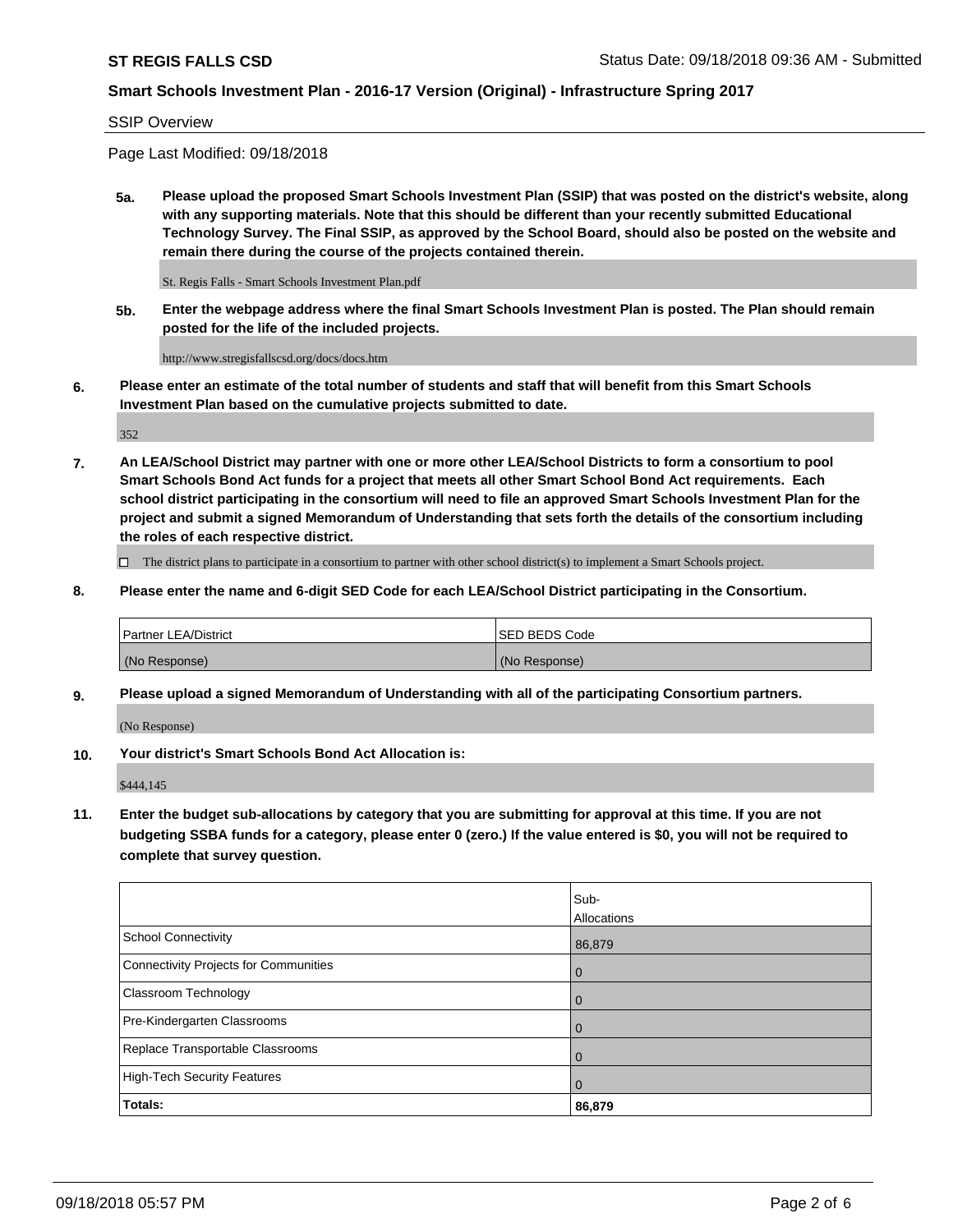### School Connectivity

Page Last Modified: 09/13/2018

- **1. In order for students and faculty to receive the maximum benefit from the technology made available under the Smart Schools Bond Act, their school buildings must possess sufficient connectivity infrastructure to ensure that devices can be used during the school day. Smart Schools Investment Plans must demonstrate that:**
	- **• sufficient infrastructure that meets the Federal Communications Commission's 100 Mbps per 1,000 students standard currently exists in the buildings where new devices will be deployed, or**
	- **• is a planned use of a portion of Smart Schools Bond Act funds, or**
	- **• is under development through another funding source.**

**Smart Schools Bond Act funds used for technology infrastructure or classroom technology investments must increase the number of school buildings that meet or exceed the minimum speed standard of 100 Mbps per 1,000 students and staff within 12 months. This standard may be met on either a contracted 24/7 firm service or a "burstable" capability. If the standard is met under the burstable criteria, it must be:**

**1. Specifically codified in a service contract with a provider, and**

**2. Guaranteed to be available to all students and devices as needed, particularly during periods of high demand, such as computer-based testing (CBT) periods.**

**Please describe how your district already meets or is planning to meet this standard within 12 months of plan submission.**

The district currently possess sufficient connectivity infrastructure but will seek to update and expand to ensure that our connectivity is more efficient and will better accommodate the increase in technology being used by staff and students.

- **1a. If a district believes that it will be impossible to meet this standard within 12 months, it may apply for a waiver of this requirement, as described on the Smart Schools website. The waiver must be filed and approved by SED prior to submitting this survey.**
	- By checking this box, you are certifying that the school district has an approved waiver of this requirement on file with the New York State Education Department.

#### **2. Connectivity Speed Calculator (Required)**

|                         | Number of       | Multiply by | Divide by 1000 Current Speed |        | Expected                   | <b>Expected Date</b> |
|-------------------------|-----------------|-------------|------------------------------|--------|----------------------------|----------------------|
|                         | <b>Students</b> | 100 Kbps    | to Convert to                | lin Mb | Speed to be                | <b>When</b>          |
|                         |                 |             | Required                     |        | Attained Within   Required |                      |
|                         |                 |             | Speed in Mb                  |        | 12 Months                  | Speed Will be        |
|                         |                 |             |                              |        |                            | Met                  |
| <b>Calculated Speed</b> | 269             | 26,900      | 26.9                         | 40     | 100                        | <b>Currently Met</b> |

## **3. Describe how you intend to use Smart Schools Bond Act funds for high-speed broadband and/or wireless connectivity projects in school buildings.**

The District plans to move to a 1:1 student device ratio in the future. A strong internal server with appropriate switches is necessary to ensure the current devices and added devices can connect to the network without delay.

**4. Describe the linkage between the district's District Instructional Technology Plan and the proposed projects. (There should be a link between your response to this question and your response to Question 1 in Part E. Curriculum and Instruction "What are the district's plans to use digital connectivity and technology to improve teaching and learning?)**

The District has adopted the International Society for Technology in Education (ISTE) standards for students. Those standards are organized into six categories: 1)Creativity and Innovation, 2)Communication and Collaboration, 3)Research and Information Fluency, 4)Critical Thinking, Problem Solving, and Decision Making, 5)Digital Citizenship, and 6)Technology Operations and Concepts. Looking at these categories, these are not skills that we want our students practicing once a month when we can get them into a computer lab. These are skills that are crucial for college and career readiness. For that reason, teachers and students need to be able to use technology much more frequently, flexibly, and organically, as a natural part of the teaching and learning taking place. The school connectivity project will help to ensure that our coverage is sufficient in its capabilities to support the current instructional computers and to support the 1:1 computing environment we are moving toward.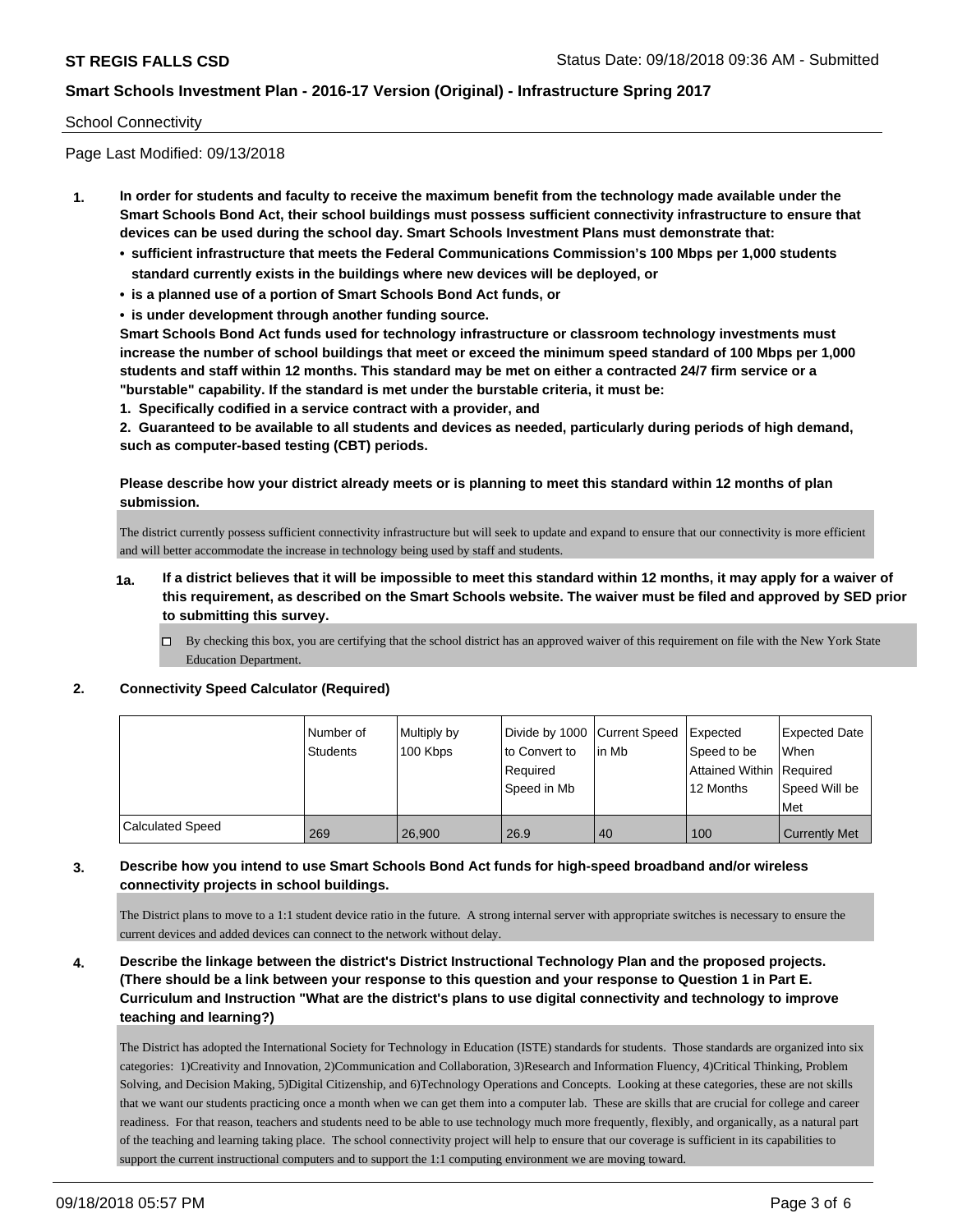#### School Connectivity

Page Last Modified: 09/13/2018

**5. If the district wishes to have students and staff access the Internet from wireless devices within the school building, or in close proximity to it, it must first ensure that it has a robust Wi-Fi network in place that has sufficient bandwidth to meet user demand.**

**Please describe how you have quantified this demand and how you plan to meet this demand.**

The District has a current, strong internal wireless infrastructure necessary to ensure the current and added devices can connect wirelessly to the network without delay by updating the server core switches.

**6. As indicated on Page 5 of the guidance, the Office of Facilities Planning will have to conduct a preliminary review of all capital projects, including connectivity projects. Please indicate on a separate row each project number given to you by the Office of Facilities Planning.**

| <b>Project Number</b> |  |
|-----------------------|--|
| 16-18-01-04-0-002-004 |  |

**7. Certain high-tech security and connectivity infrastructure projects may be eligible for an expedited review process as determined by the Office of Facilities Planning.**

**Was your project deemed eligible for streamlined review?** No

**8. Include the name and license number of the architect or engineer of record.**

| Name                    | License Number |
|-------------------------|----------------|
| <b>Matthew Monaghan</b> | 29199          |

**9. If you are submitting an allocation for School Connectivity complete this table. Note that the calculated Total at the bottom of the table must equal the Total allocation for this category that you**

**entered in the SSIP Overview overall budget.** 

|                                            | Sub-       |
|--------------------------------------------|------------|
|                                            | Allocation |
| Network/Access Costs                       | 79,025     |
| <b>Outside Plant Costs</b>                 | 0          |
| School Internal Connections and Components | 5,854      |
| Professional Services                      | 2,000      |
| Testing                                    | 0          |
| Other Upfront Costs                        | 0          |
| <b>Other Costs</b>                         | 0          |
| Totals:                                    | 86,879     |

**10. Please detail the type, quantity, per unit cost and total cost of the eligible items under each sub-category. This is especially important for any expenditures listed under the "Other" category. All expenditures must be eligible for tax-exempt financing to be reimbursed through the SSBA. Sufficient detail must be provided so that we can verify this is the case. If you have any questions, please contact us directly through smartschools@nysed.gov. NOTE: Wireless Access Points should be included in this category, not under Classroom Educational Technology,**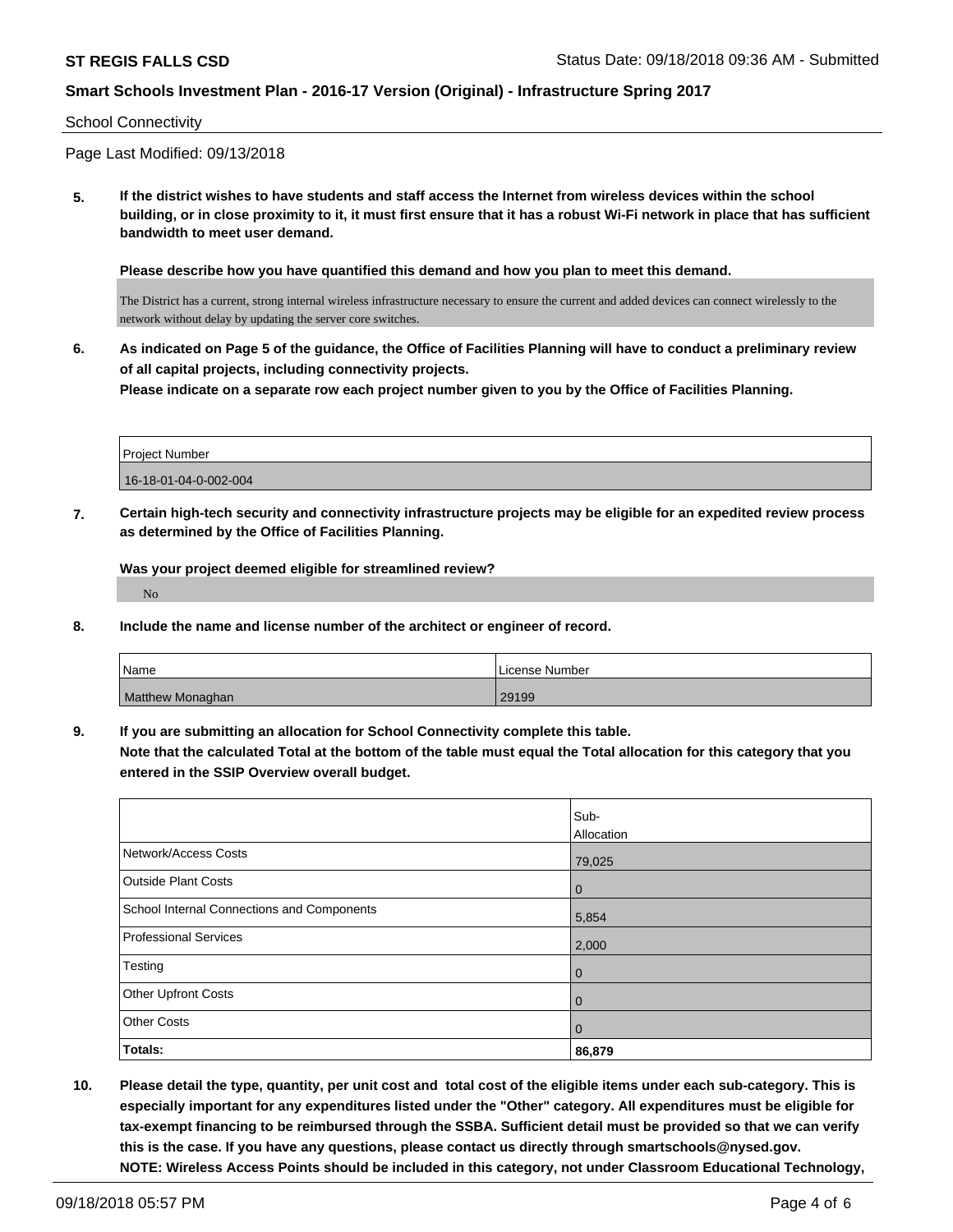# School Connectivity

Page Last Modified: 09/13/2018

# **except those that will be loaned/purchased for nonpublic schools. Add rows under each sub-category for additional items, as needed.**

| Select the allowable expenditure<br>type.<br>Repeat to add another item under<br>each type. | Item to be purchased                                                                                                                                                                                       | Quantity<br>Cost per Item |       | <b>Total Cost</b> |
|---------------------------------------------------------------------------------------------|------------------------------------------------------------------------------------------------------------------------------------------------------------------------------------------------------------|---------------------------|-------|-------------------|
| Network/Access Costs                                                                        | Aruba 5406R 44GT PoE+/4SFP+ v3<br>zl <sub>2</sub> Swch                                                                                                                                                     | $\mathbf{1}$              | 4.550 | 4,550             |
| <b>Network/Access Costs</b>                                                                 | HPE 1Y FC NBD Exch Aruba 5406R<br>zl2 S \$459.36 \$459.36 SVC, Aruba<br>5406R zl2 Switch, 9x5 HW support with<br>next business day HW exchange. 9x5<br>SW phone support and SW Updates<br>for eligible SW. | $\mathbf{1}$              | 459   | 459               |
| <b>Network/Access Costs</b>                                                                 | Aruba 5400R 1100W PoE+ zl2 PSU                                                                                                                                                                             | 2                         | 615   | 1,230             |
| <b>Network/Access Costs</b>                                                                 | Aruba 5400R zl2 Management Module                                                                                                                                                                          | $\mathbf{1}$              | 1,250 | 1,250             |
| Network/Access Costs                                                                        | Aruba 24p 1000BASE-T PoE+ v3 zl2<br>Mod                                                                                                                                                                    | 3                         | 1,800 | 5,400             |
| <b>Network/Access Costs</b>                                                                 | Aruba 20p PoE+ / 4p SFP+ v3 zl2 Mod                                                                                                                                                                        | $\mathbf{1}$              | 2,000 | 2,000             |
| <b>Network/Access Costs</b>                                                                 | Aruba 2930M 48G PoE+ 1-slot Switch                                                                                                                                                                         | 6                         | 2,662 | 15,972            |
| <b>Network/Access Costs</b>                                                                 | Aruba X372 54VDC 1050W PS                                                                                                                                                                                  | 6                         | 394   | 2,364             |
| <b>Connections/Components</b>                                                               | Aruba 2930 2-port Stacking Module                                                                                                                                                                          | 6                         | 510   | 3,060             |
| <b>Connections/Components</b>                                                               | Aruba 3810M/2930M 4SFP+ MACsec<br>Module                                                                                                                                                                   | $\overline{4}$            | 529   | 2,116             |
| <b>Connections/Components</b>                                                               | Aruba 2920/2930M 1m Stacking Cable                                                                                                                                                                         | $\overline{4}$            | 95    | 378               |
| <b>Connections/Components</b>                                                               | Aruba 2920/2930M 3m Stacking Cable                                                                                                                                                                         | 2                         | 150   | 300               |
| <b>Network/Access Costs</b>                                                                 | Aruba 7030-K12-32 (US) K12 32 AP<br><b>Bundle</b>                                                                                                                                                          | 1                         | 5,498 | 5,498             |
| Network/Access Costs                                                                        | Aruba 7030 (US) 64 AP Branch Cntlr                                                                                                                                                                         | $\mathbf 1$               | 3,498 | 3,498             |
| <b>Network/Access Costs</b>                                                                 | Aruba 1Y FC NBD Exch ED/R 7030<br>Cntrl SVC, 7030 Controller, 9x5 HW<br>support with next business day HW<br>exchange. 9x5 SW phone support and<br>SW Updates for eligible SW.                             | $\mathbf{1}$              | 553   | 553               |
| <b>Network/Access Costs</b>                                                                 | Aruba AP-314 Dual 2x2/4x4 802.11ac<br><b>AP</b>                                                                                                                                                            | 6                         | 498   | 2,988             |
| Network/Access Costs                                                                        | AP-ANT-1W 2.4/5G 4/6dBi Omni                                                                                                                                                                               | 24                        | 15    | 360               |
| Network/Access Costs                                                                        | Aruba AP-315 Dual 2x2/4x4 802.11ac<br>AP                                                                                                                                                                   | 24                        | 498   | 11,952            |
| <b>Network/Access Costs</b>                                                                 | Aruba AirWave 1 Dev License Bundle<br>E-LTU                                                                                                                                                                | 35                        | 25    | 875               |